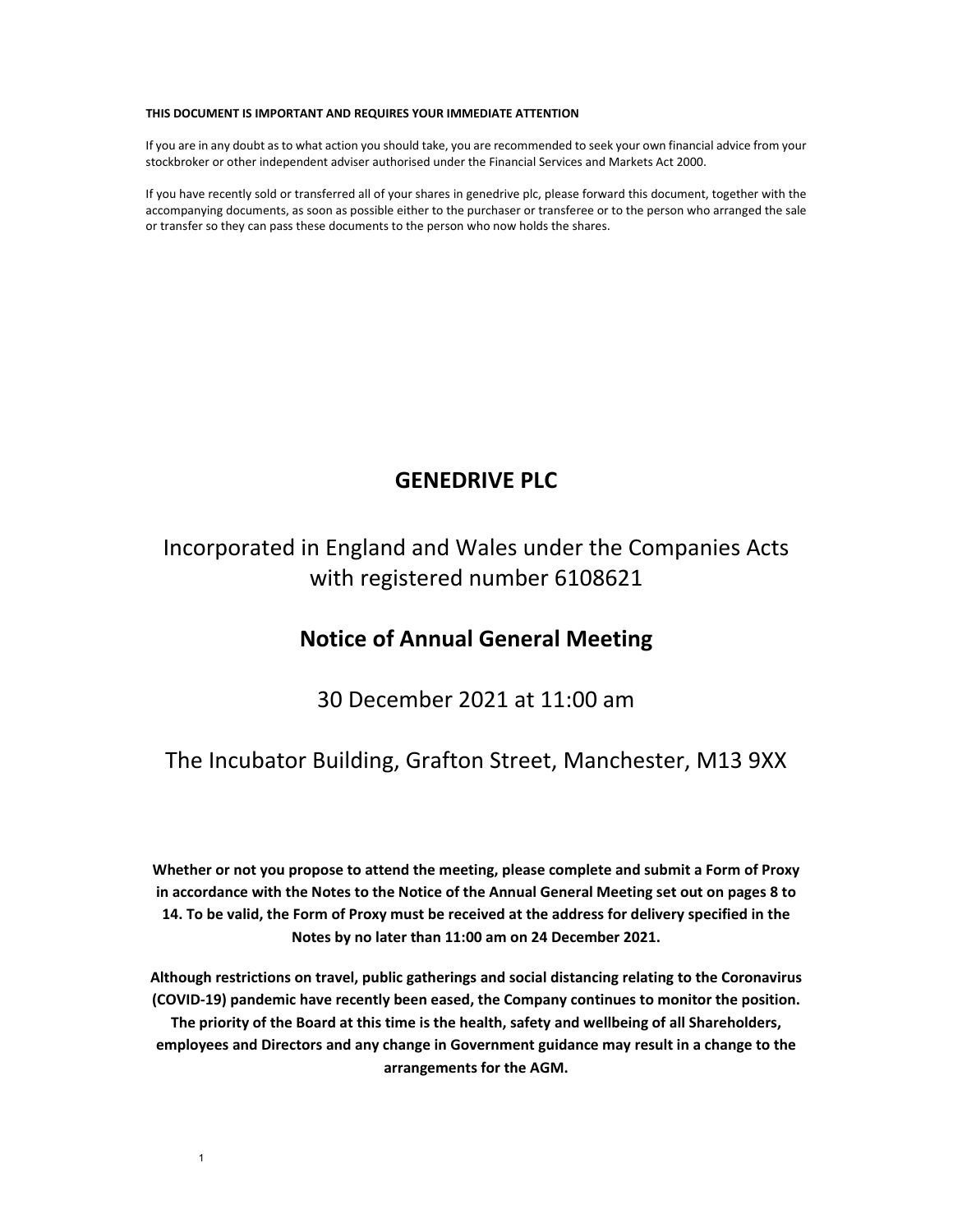### Notice of the Annual General Meeting of the Company to be held at 11:00 am on Thursday 30 December 2021, is set out at the end of this document.

A Form of Proxy for use at the Annual General Meeting is enclosed. To be valid, any instrument appointing a proxy must be received by Neville Registrars as soon as possible but in any event so as to arrive no later than 11:00 am on 24 December 2021.

# **genedrive plc**

(*Incorporated and registered in England and Wales with registered no. 06108621*)

| Directors:                               | Registered Office: |
|------------------------------------------|--------------------|
| Ian Gilham (Non-Executive Chairman)      | 48 Grafton Street  |
| David Budd (Chief Executive Officer)     | Manchester         |
| Matthew Fowler (Chief Financial Officer) | M13 9XX            |
| Tom Lindsay (Non-Executive Director)     |                    |
| Chris Yates (Non-Executive Director)     |                    |

22 November 2021

Dear Shareholder

#### **Annual General Meeting**

The 2021 Annual General Meeting (the **AGM**) of genedrive plc will be held at The Incubator Building, Grafton Street, Manchester, M13 9XX on Thursday 30 December 2021 at 11:00 am. The notice of the AGM (the **Notice**), which follows this letter, sets out the business to be considered at the AGM.

#### **Meeting**

The Board was disappointed not to be able to welcome shareholders to the 2020 annual general meeting in person due to the Coronavirus (COVID-19) pandemic and the associated risks to the health and safety of Directors, shareholders and employees. In accordance with the recent UK Government easing of restrictions on travel and large social gatherings in England as a result of the COVID-19 pandemic, at the time of writing it is expected that it will be possible to offer an in-person Annual General Meeting this year.

However, in view of the AGM being held at the offices of the Company and given the importance of the health and safety of all our colleagues and shareholders, attendance at the AGM will be limited. Shareholders should be aware that the Company may also be required to limit or restrict the number of people attending in person or cancel attendance in person at short notice, if circumstances change or maximum capacity is reached. The Company may also put in place other safety and security measures as a condition of admission to the AGM to align with UK government guidelines or as a safety measure at the time of the meeting, where appropriate. We, therefore, ask shareholders to monitor the Company's website and regulatory news for any further updates in relation to the AGM.

As an alternative to attending the meeting in person or in the event that restrictions on public gatherings are re-introduced before the date of the AGM or the Company requires to take steps to restrict attendance at the AGM with a view to the protection of Directors, shareholders and employees, shareholders are encouraged to ensure they make their views known on the proposed resolutions by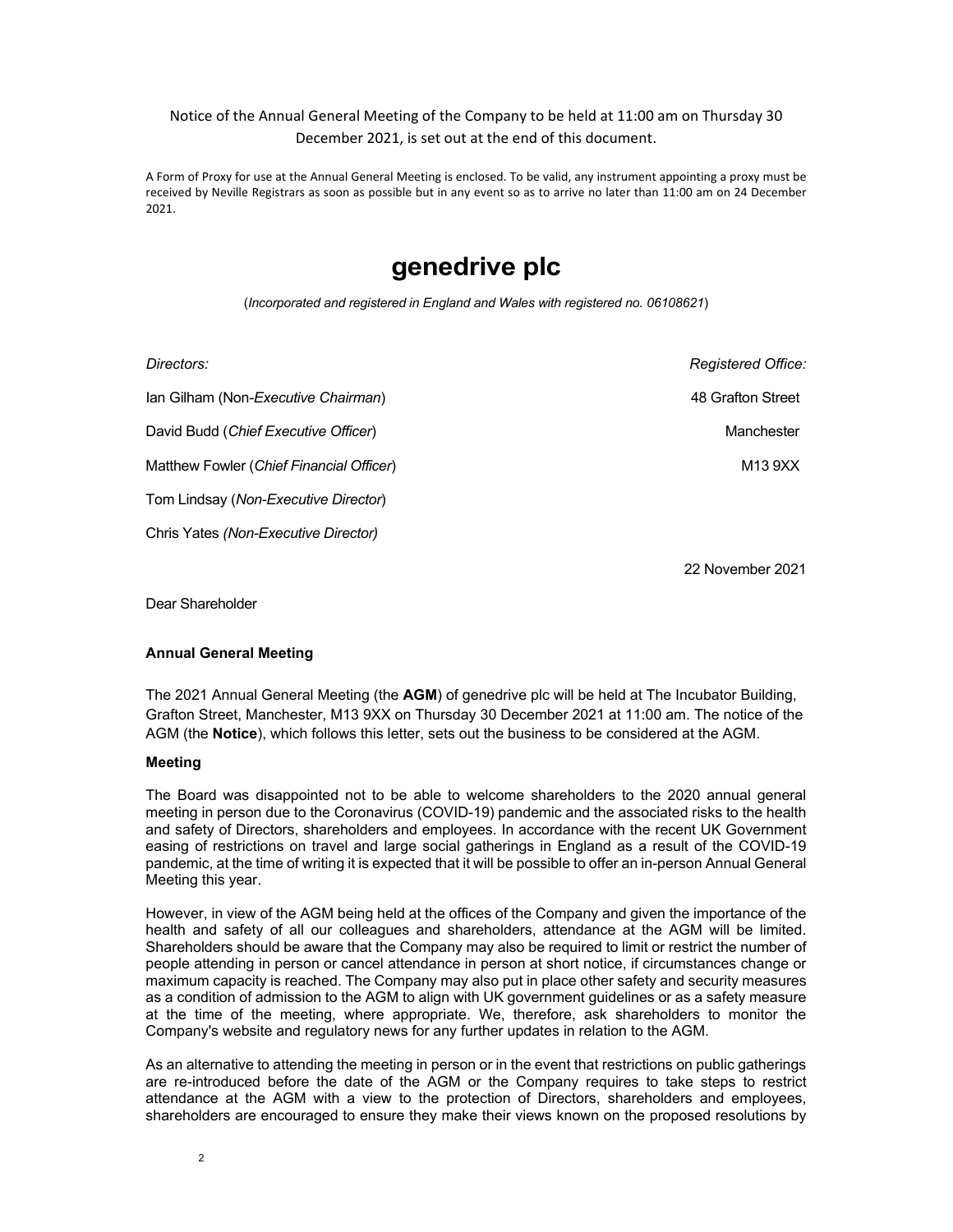using their ability to vote by proxy. In order to ensure that their vote will be effective, shareholders should appoint the 'Chairman of the Meeting' as their proxy, rather than any other person. The outcome of the resolutions to be proposed at the AGM will be determined by the proxy votes received ahead of the AGM.

Shareholders are also encouraged to submit any questions they may have for the Board by addressing them to the following email address by 24 December 2021 at 11:00 am: *info@genedrive.com .* All emails submitted should contain 'AGM Question' in the email subject line.

If you do wish to be admitted to the meeting, you will need to register your intention to attend in advance of the meeting by emailing *info@genedrive.com* and putting 'AGM Attendance' in the subject line no later than 24 December 2021 at 11:00 am. Attendees on the day will be asked for evidence of vaccination.

#### **Notice of AGM**

The Notice, and in particular the explanatory notes appended to the Notice, contain a detailed explanation of each of the resolutions.

Broadly the resolutions being proposed include resolutions to receive the annual financial statements of genedrive plc and its subsidiaries together with the directors and auditors reports for the year ended 30 June 2021, to receive the directors remuneration report, to reappoint the directors of the Company, to grant authority to the directors to allot shares in the Company and to disapply preemption rights in respect of certain allotments of shares for cash, subject to certain limits and restrictions.

It also includes a resolution to re-appoint RSM UK Audit LLP (**RSM UK**) as auditors to the Company and to authorise the directors to fix their remuneration.

The annual financial statements are enclosed with this Notice of Annual General Meeting.

#### **Electronic Communications**

As was the case last year, you will not automatically receive hard copies of the Notice of AGM or any associated documents in the post if you agreed to our approach of electronic communications in October 2020 or were deemed to have agreed to it. Copies of the documents will be made available on the website of the Company: http://www.genedriveplc.com/.

#### **Action to be taken by Shareholders**

Regardless of whether or not you propose to attend the AGM, please complete and return the enclosed Form of Proxy. A Form of Proxy for use by shareholders in connection with the AGM is enclosed with this letter. To be valid, Forms of Proxy must be completed, signed and returned to be received by our Registrar, Neville Registrars Limited at Neville House, Steelpark Road, Halesowen, B62 8HD by 11:00 am on 24 December 2021. You will also be able to submit your proxy electronically via email to our registrar, Neville Registrars Limited, at info@nevilleregistrars.co.uk.

Instructions for voting by proxy through CREST are set out in paragraphs 9 to 12 of the notes to the Notice of Annual General Meeting.

In the case of non-registered Shareholders who receive these materials through their broker or other intermediary, the Shareholder should complete and send a letter of direction in accordance with the instructions provided by their broker or other intermediary.

The appointment of a proxy will not stop you from attending the AGM and voting in person should you prefer to do so and should circumstances continue to allow shareholders to attend the AGM in person.

#### **Recommendation**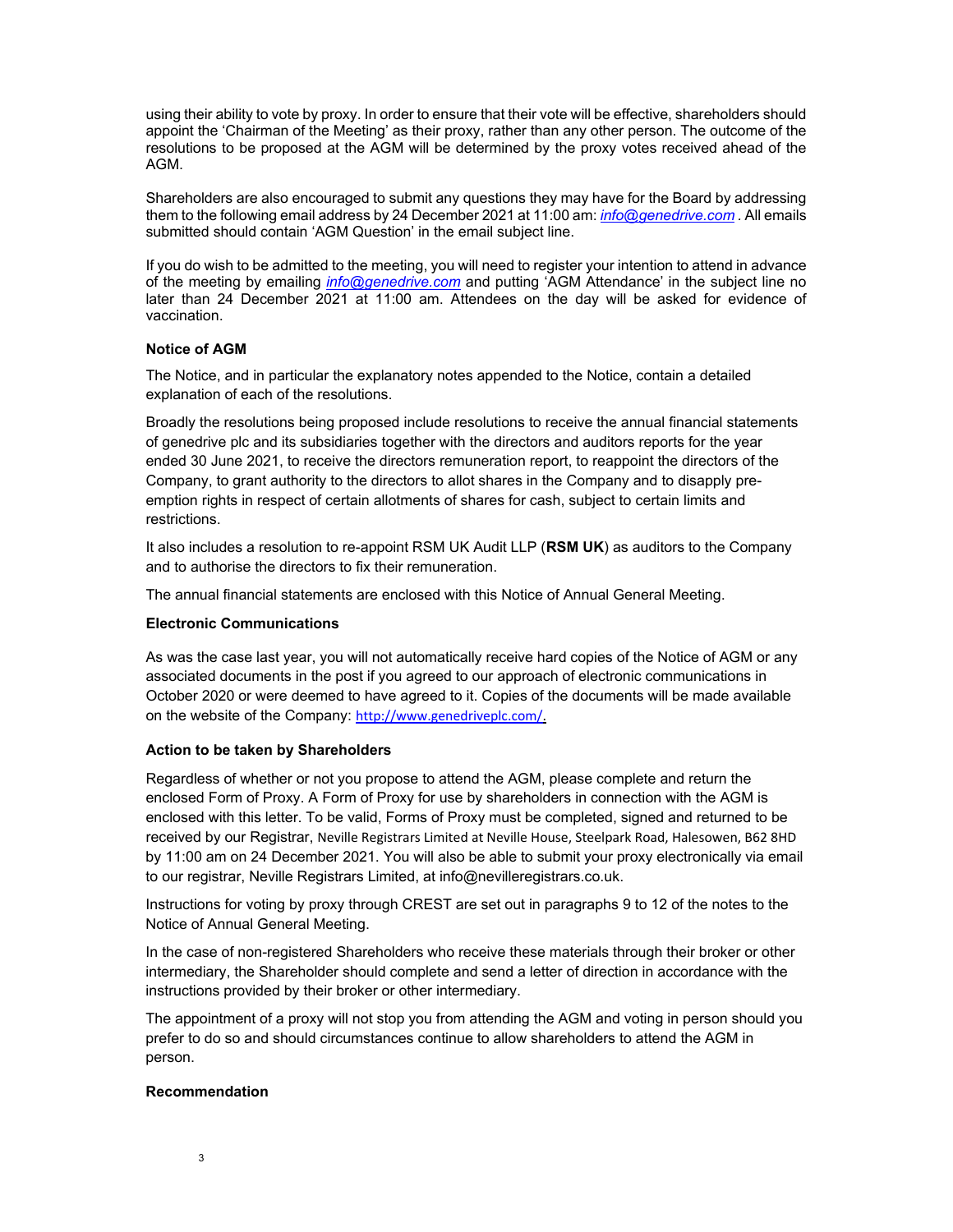The directors of the Company consider that all the proposals to be considered at the Annual General Meeting are in the best interests of the Company and are most likely to promote the success of the Company for the benefit of the members as a whole. The directors unanimously recommend that you vote in favour of all the proposed resolutions as they intend to do in respect of their own beneficial holdings amounting, in aggregate, to 1,377,773 ordinary shares representing 1.50 per cent of the issued share capital of the Company.

Yours sincerely

Dr Ian Gilham Chairman

4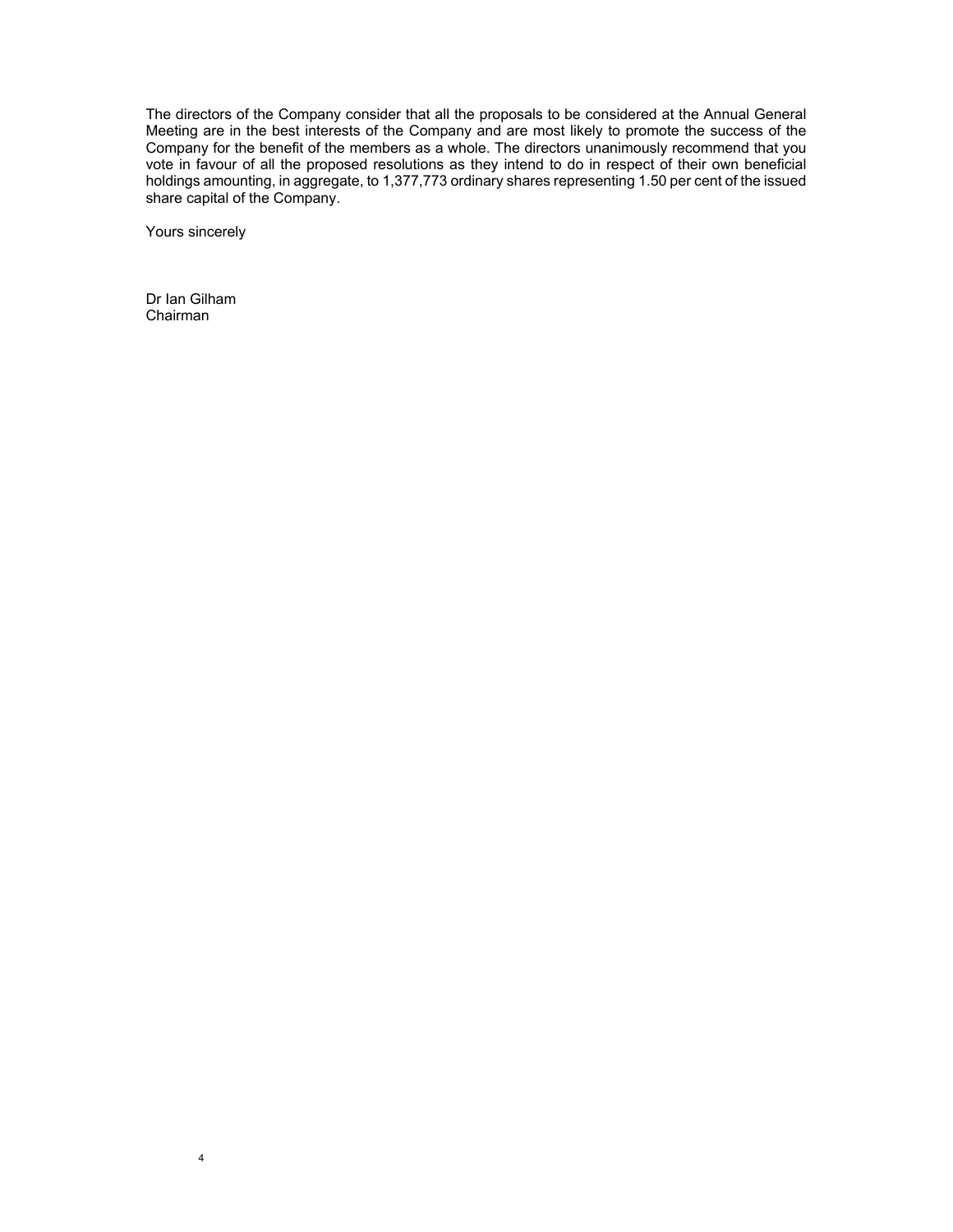#### **PUBLIC COMPANY LIMITED BY SHARES**

#### **NOTICE OF ANNUAL GENERAL MEETING**

**of**

### **GENEDRIVE PLC ("THE COMPANY") (Registered in England and Wales under company number 6108621)**

**NOTICE IS HEREBY GIVEN THAT** the **ANNUAL GENERAL MEETING** of the Company will be held at 11:00 am on 30 December 2021 at The Incubator Building, Grafton Street, Manchester M13 9XX for the purpose of considering and, if thought fit, passing the following resolutions, of which resolutions 1‐9 (inclusive) will be proposed as ordinary resolutions and resolution 10 will be proposed as a special resolution.

#### **ORDINARY BUSINESS**

#### **Financial Statements and Reports**

1. To receive and adopt the audited consolidated financialstatements of the Company and itssubsidiaries and the reports of the directors and auditors thereon for the year ended 30 June 2021.

#### **Directors Remuneration Report**

2. To approve the report of the board to the members on directors remuneration for the year ended 30 June 2021.

#### **Retirement and Reappointment of Directors**

- 3. To re‐appoint Tom Lindsay as a director of the Company.
- 4. To re‐appoint Chris Yates as a director of the Company.
- 5. To re‐appoint David Budd as a director of the Company.
- 6. To re‐appoint Matthew Fowler as a director of the Company.
- 7. To re-appoint Ian Gilham as a director of the Company.

#### **Appointment of Auditors**

8. To re-appoint RSM UK, Chartered Accountants, as auditors of the Company to hold office from the conclusion of the Annual General Meeting until the conclusion of the next general meeting at which accounts are laid before shareholders and to authorise the directors to fix the auditors' remuneration.

#### **Authority to allot shares**

- 9. THAT, the directors of the Company are generally and unconditionally authorised pursuant to section 551 of the Companies Act 2006 (the **Act**) to exercise all or any of the powers of the Company to allot shares in the Company or to grant rights to subscribe for, or to convert any security into, shares in the Company comprising equity securities (as defined in section 560(1) of the Act):
	- i. up to an aggregate nominal amount of £458,854.50 (such amount to be reduced by the nominal amount of any equity securities allotted under paragraph (ii) below in excess of £458,854.50); and
	- ii. up to an aggregate nominal amount of £917,709.00 (such amount to be reduced by the nominal amount of any shares allotted or rights granted under paragraph (i) above) in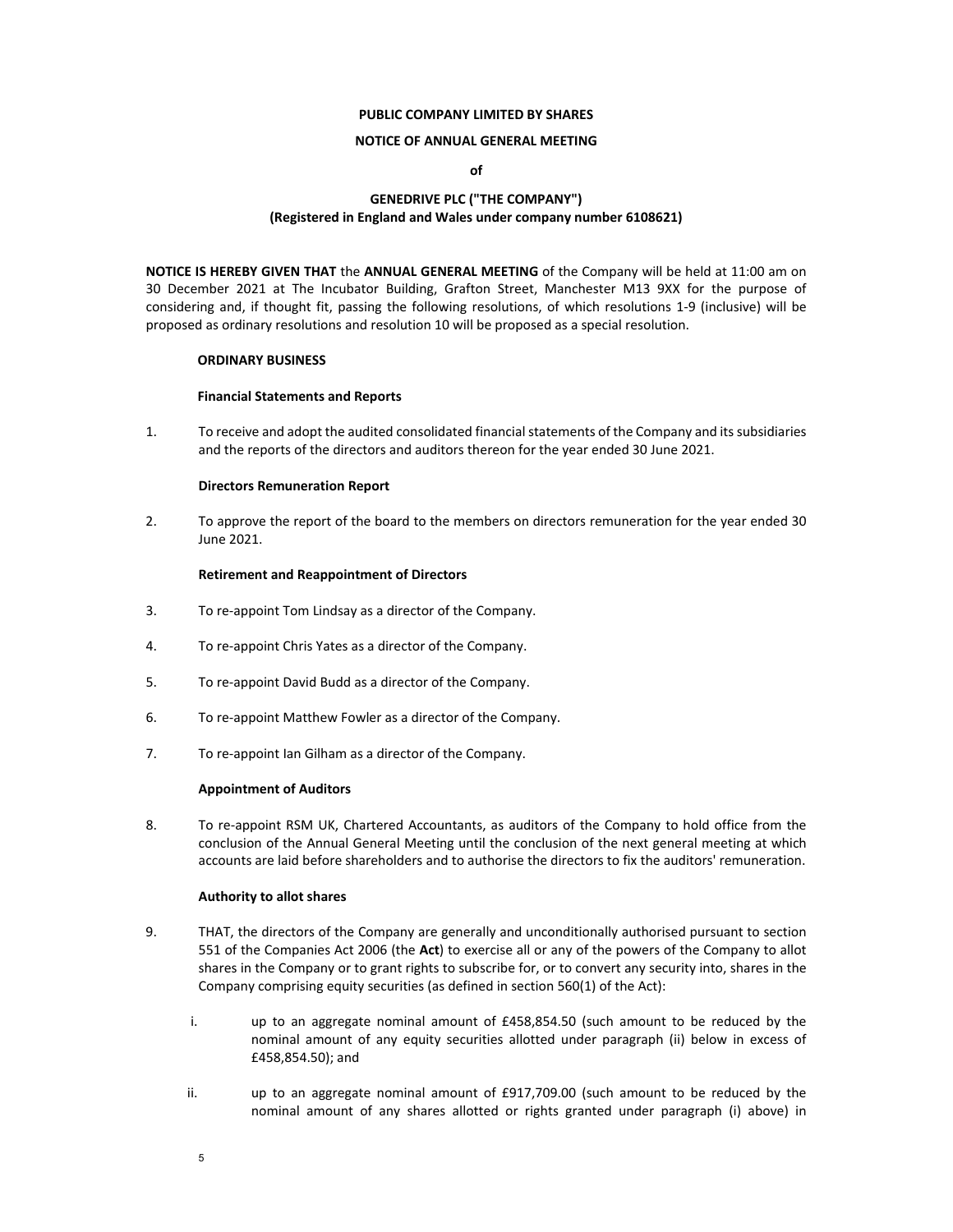connection with an offer by way of a rights issue:

- a) to holders of ordinary shares in proportion (as nearly as may be practicable) to their existing holding; and
- b) to holders of other equity securities if this is required by the rights of those securities or, if the directors consider it necessary as permitted by the rights of those securities,

 and so that the directors may make such exclusions or other arrangements as they consider expedient in relation to treasury shares, fractional entitlements, record dates, shares represented by depositary receipts, legal or practical problems under the laws in any territory or the requirements of any, relevant regulatory body or stock exchange;

and provided that this authority shall, unless previously renewed, varied or revoked by the Company, expire at the conclusion of the next annual general meeting of the Company after the passing of this resolution or the date 15 months from the date of passing of this resolution, whichever is the earlier save that the directors of the Company may, before the expiry of such period, make an offer or agreement which would or might require equity securities to be allotted or rights to be granted after the expiry of such period and the directors of the Company may allot equity securities or grant rights in pursuance of such offer or agreement as if the authority conferred by this resolution had not expired.

This resolution revokes and replaces all unexercised authorities previously granted to the directors to allot shares in the Company and to grant rights to subscribe for or to convert any security into, shares in the Company but is without prejudice to any allotment of shares or grant of rights already made, offered or agreed to be made pursuant to such authorities.

#### **SPECIAL BUSINESS**

#### **Authority to disapply pre‐emption rights**

- 10. That, subject to and conditional upon the passing of the resolution 9 above, the directors of the Company be and are hereby generally empowered pursuant to section 570 of the Act to exercise all powers of the Company to allot equity securities of the Company (as defined in section 560(1) of the Act) for cash pursuant to the authority conferred upon them by resolution 9 above as if section 561(1) of the Act did not apply to any such allotment or sale provided that this authority and power shall, be limited to:
	- a) the allotment and issue (otherwise than pursuant to paragraphs (b) and (c) below) of equity securities up to an aggregate nominal amount of £194,768.65 in connection with any share option scheme or arrangement being equal to 14.15% of the issued share capital of the Company at the date of the notice of this meeting, and;
	- b) the allotment and issue of equity securities in connection with a rights issue or similar offer (i) in favour of holders of ordinary shares where the equity securities respectively attributable to the interests of all such shareholders are proportionate (as nearly as may be) to the respective numbers of ordinary shares held by them; (ii) in favour of the holders of other equity securities if this is required by the rights of those securities or, if the directors consider it necessary, as permitted by the rights of those securities; subject only to such exclusions or other arrangements as the directors may consider appropriate to deal with treasury shares, fractional entitlements, record dates, shares represented by depositary receipts or legal, regulatory or practical difficulties under the laws of, or the requirements of any regulatory body or stock exchange in any territory or otherwise; and
	- c) the allotment (otherwise than pursuant to sub paragraphs(a) or (b) above) of equity securities or sale of treasury shares up to an aggregate nominal amount of £137,656.35 (being equal to approximately ten per cent of the issued share capital of the Company as at the date of the notice of this meeting),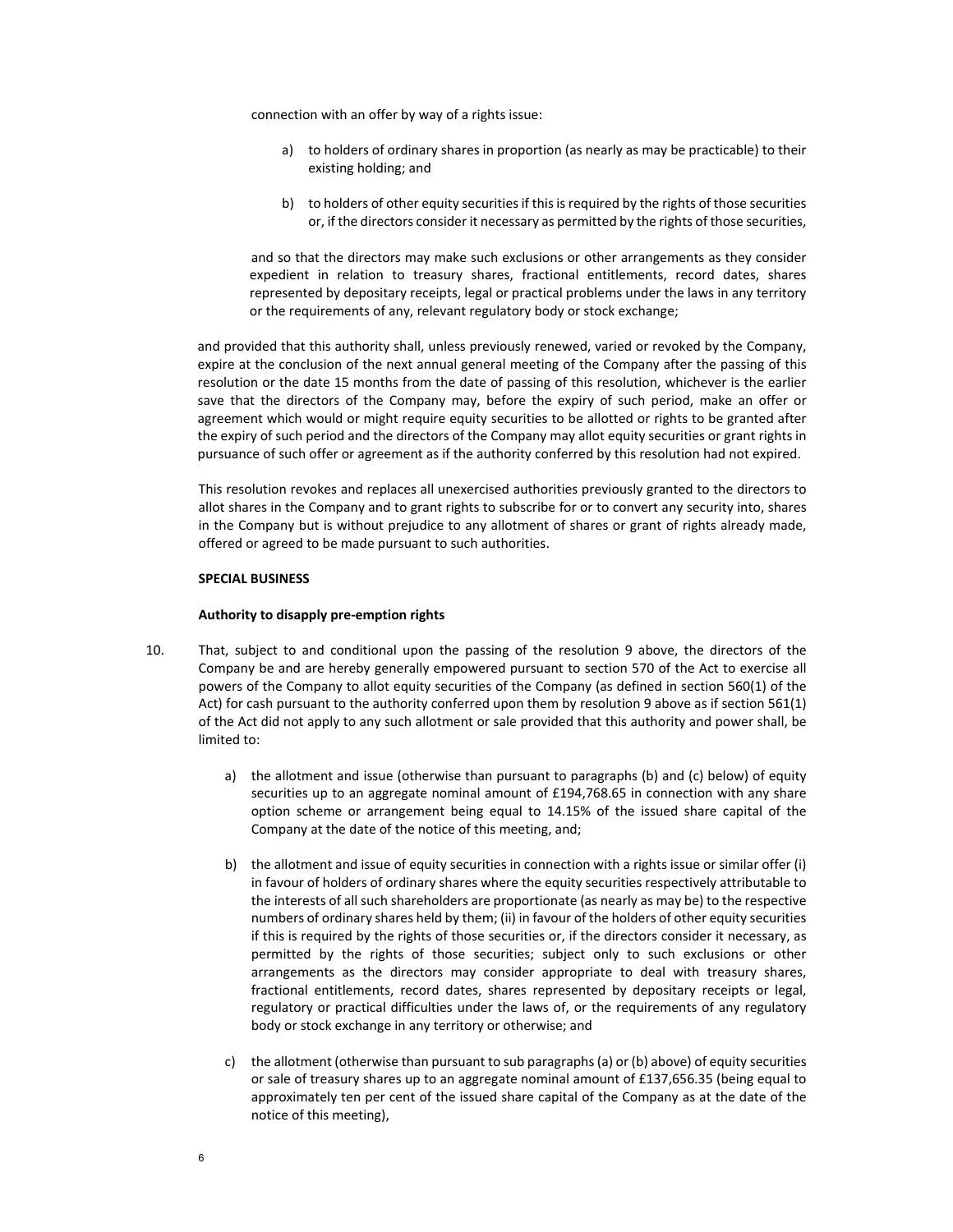provided that this authority and power shall expire, at the conclusion of the Company's next annual general meeting after the passing of this resolution (unless previously renewed, varied or revoked by the Company prior to or on such date) or the date 15 months from the date of passing of this resolution, whichever is the earlier save that the Company may, before the expiry of such period, make an offer or agreement which would or might require equity securities to be allotted (or treasury shares to be sold) after such expiry and the directors may allot equity securities (and sell treasury shares) in pursuance of such offer or agreement as if the power conferred by this resolution had not expired.

By order of the Board

Matthew Fowler Company Secretary 22 November 2021

genedrive plc Registered Office The Incubator Building Grafton Street Manchester M13 9XX

7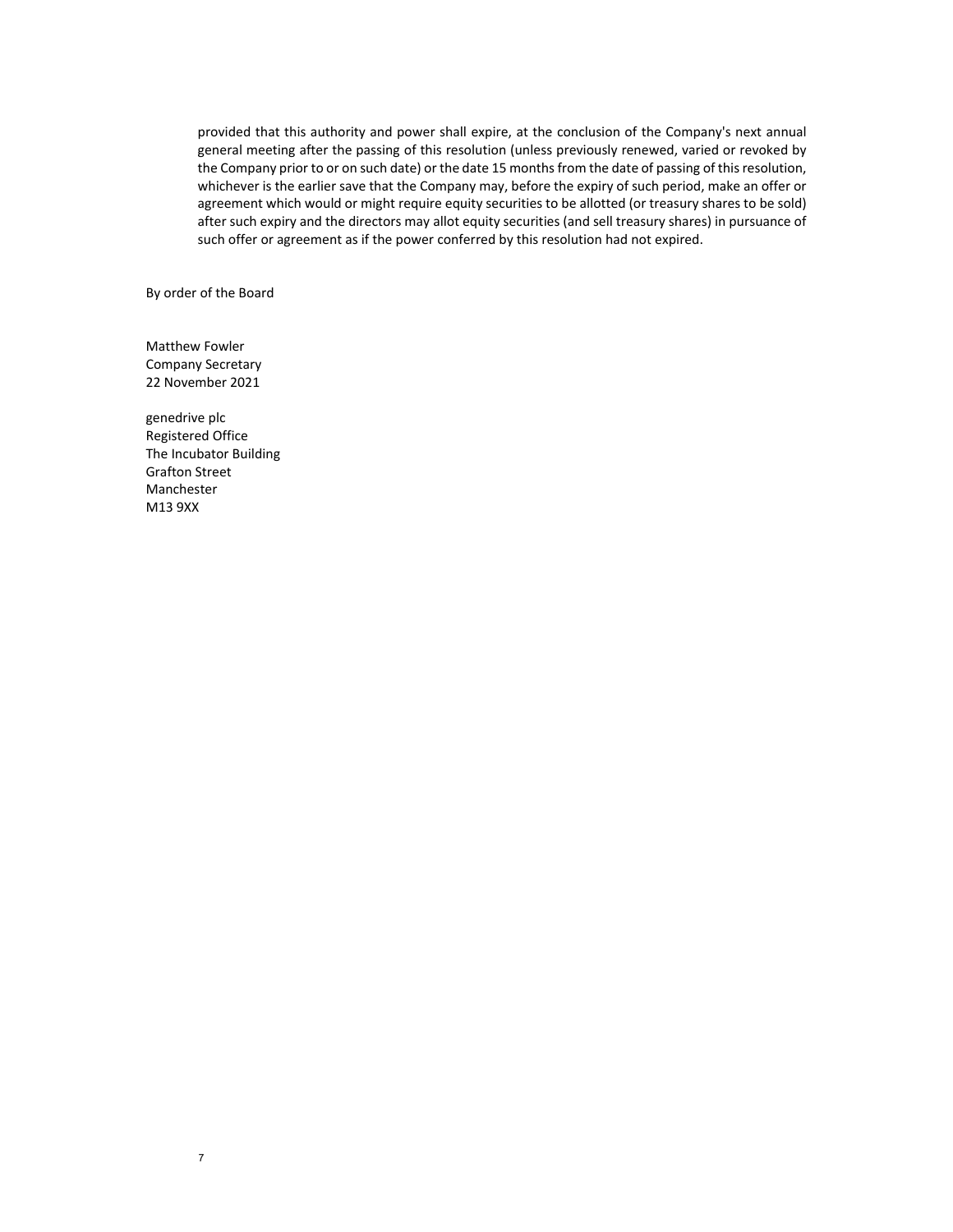#### **NOTES**

#### **Entitlement to attend and vote**

1. Pursuant to Regulation 41 of the Uncertificated Securities Regulations 2001, to be entitled to attend and vote at the meeting (and for the purpose of the determination by the Company of the votes they may cast) shareholders must be registered in the Company's register of members at 6.00 pm on 24 December 2021 (or in the event of any adjournment 6.00 pm (UK time) on the date which is two days (excluding weekends and bank holidays) before the date of the adjourned meeting,

Changes to the register of members after the relevant deadline shall be disregarded in determining the rights of any person to attend and vote at the meeting.

Assoon as practicable following the meeting the results of the voting will be announced via a regulatory information service and also placed on the Company's website.

#### **Website giving information regarding the meeting**

2. Information regarding the meeting, can be found at http://www.genedriveplc.com/

#### **Appointment of proxies**

- 3. If you are a shareholder entitled to attend and vote at the AGM, you are entitled to appoint one or more proxies to exercise all or any of your rights to attend, speak and vote at the AGM instead of you. You should have received a proxy form with this notice of meeting. A proxy does not need to be a member of the Company but must attend the meeting to represent you. You can only appoint a proxy using the procedures set out in these notes and the notes to the proxy form.
- 4. You may appoint more than one proxy provided each proxy is appointed to exercise the rights attached to a different share or shares held by that shareholder. To appoint more than one proxy, please contact our registrar, Neville Registrars Limited, on 0121 585 1131 or at Neville House, Steelpark Road, Halesowen, B62 8HD. You will need to state clearly on each proxy form the number of sharesin relation to which the proxy is appointed. Failure to specify the number of shares to which each proxy appointment relates or specifying a number in excess of those held by the shareholder will result in the proxy appointment being invalid. If you wish your proxy to speak on your behalf at the meeting you will need to appoint your own choice of proxy (not the chairman) and give your instructions directly to them.
- 5. Appointment of a proxy will not preclude a shareholder from attending and voting in person at the AGM.
- 6. Shareholders can:
	- Appoint a proxy or proxies and give proxy instructions by returning the enclosed proxy form by post (see note 8).
	- If a CREST member, register their proxy appointment by utilising the CREST electronic proxy appointment service (see notes 9 to 12).
	- You may not use any electronic address provided either in this Notice of Meeting or any related documents to communicate with the Company for any purpose other than as expressly stated.
- 7. A vote withheld is not a vote in law, which means that the vote will not be counted in the calculation of votes for or against the resolution. If no voting indication is given, your proxy will vote or abstain from voting at his or her discretion. Your proxy will vote (or abstain from voting) as he or she thinks fit in relation to any other matter which is put before the meeting.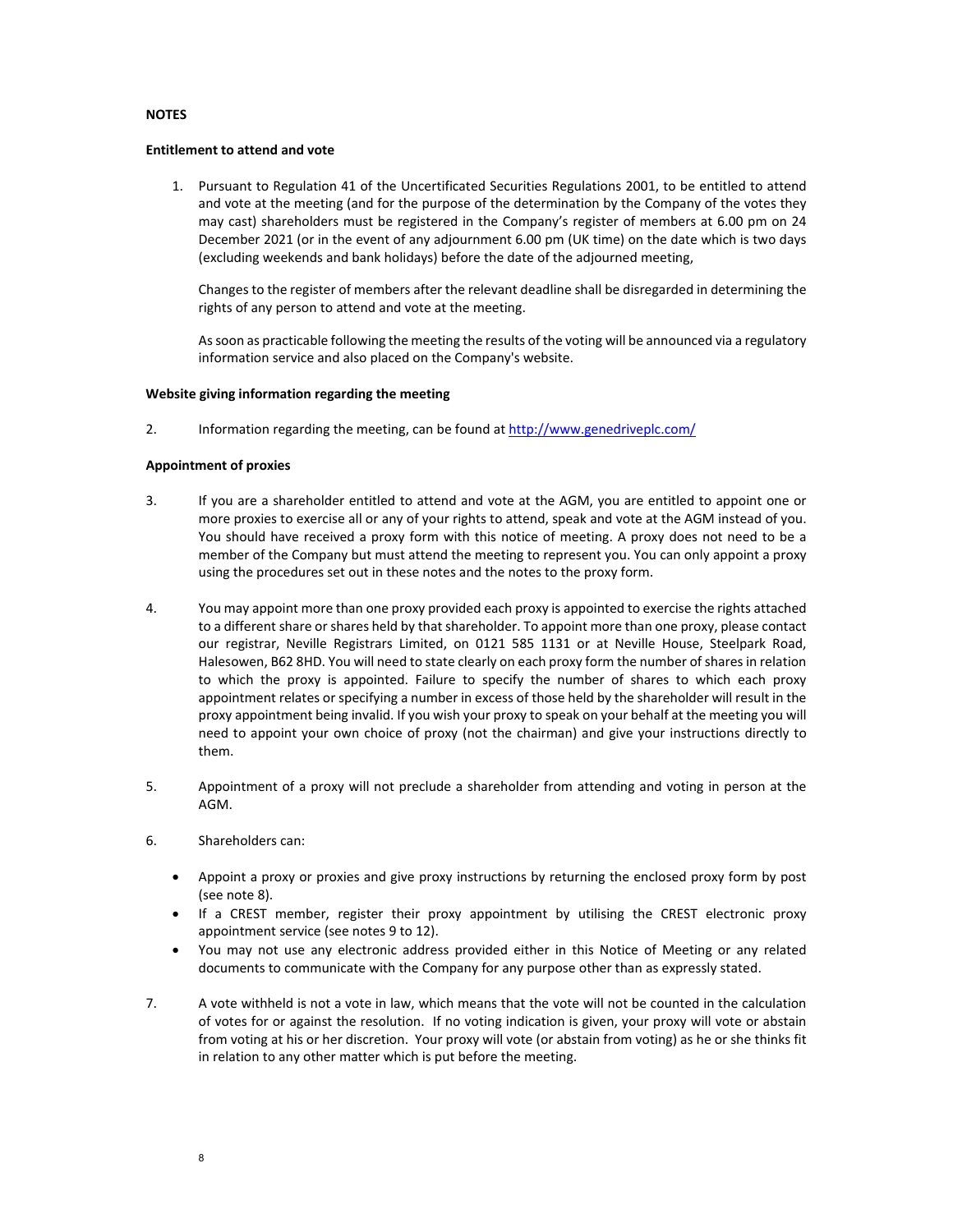#### **Appointment of proxy by post**

8. To be effective, the completed and signed proxy form, and any power of attorney or other authority under which it is executed (or a duly certified copy of any such Power of Attorney) must be deposited at the office of the Company's Registrars, Neville Registrars Limited at Neville House, Steelpark Road, Halesowen, B62 8HD not less than 48 hours (excluding weekends and bank holidays) before the time for holding the meeting (i.e. by 11:00 am on 24 December 2021) and if not so deposited shall be invalid;

#### **Appointment of proxies through CREST**

- 9. CREST members who wish to appoint a proxy or proxies by utilising the CREST electronic proxy appointment service may do so for the AGM and any adjournment(s) of it by using the procedures described in the CREST Manual (available via www.euroclear.com). CREST personal members or other CREST sponsored members, and those CREST members who have appointed a voting service provider(s), should refer to their CREST sponsor or voting service provider(s), who will be able to take the appropriate action on their behalf.
- 10. For a proxy appointment or instructions made using the CREST service to be valid, the appropriate CREST message (a CREST Proxy Instruction) must be properly authenticated in accordance with Euroclear UK & Ireland Limited's (Euroclear) specifications and must contain the information required for such instructions, as described in the CREST Manual. The message, regardless of whether it constitutes the appointment of a proxy or is an amendment to the instruction given to a previously appointed proxy, must, in order to be valid, be transmitted so as to be received by Neville Registrars Limited (ID 7RA11) no later than 11:00am on 24 December 2021, or, in the event of an adjournment of the meeting, 48 hours (excluding weekends and bank holidays) before the adjourned meeting. For this purpose, the time of receipt will be taken to be the time (as determined by the timestamp applied to the message by the CREST Applications Host) from which the issuer's agent is able to retrieve the message by enquiry to CREST in the manner prescribed by CREST. After this time, any change of instructions to proxies appointed through CREST should be communicated to the appointee through other means.
- 11. CREST members and, where applicable, their CREST sponsors or voting service provider(s) should note that Euroclear does not make available special procedures in CREST for any particular message. Normal system timings and limitations will therefore apply in relation to the input of CREST Proxy Instructions. It is the responsibility of the CREST member concerned to take (or, if the CREST member is a CREST personal member or sponsored member, or has appointed a voting service provider(s), to procure that his/her CREST sponsor or voting service provider(s) take(s)) such action as shall be necessary to ensure that a message is transmitted by means of the CREST system by any particular time. In this connection, CREST members and, where applicable, their CREST sponsors or voting service provider(s) are referred, in particular, to those sections of the CREST Manual concerning practical limitations of the CREST system and timings.
- 12. The Company may treat as invalid a CREST Proxy Instruction in the circumstances set out in regulation 35(5)(a) of the Uncertificated Securities Regulations 2001.

#### **Appointment of proxy by joint members**

13. In the case of joint holders, where more than one of the joint holders completes a proxy appointment, only the appointment submitted by the most senior holder will be accepted. Seniority is determined by the order in which the names of the joint holders appear in the Company's register of members in respect of the joint holding (the first-named being the most senior).

#### **Changing proxy instructions**

14. Shareholders may change proxy instructions by submitting a new proxy appointment using the methods set out above. Note that the cut-off time for receipt of proxy appointments also apply in relation to amended instructions; any amended proxy appointment received after the relevant cut‐off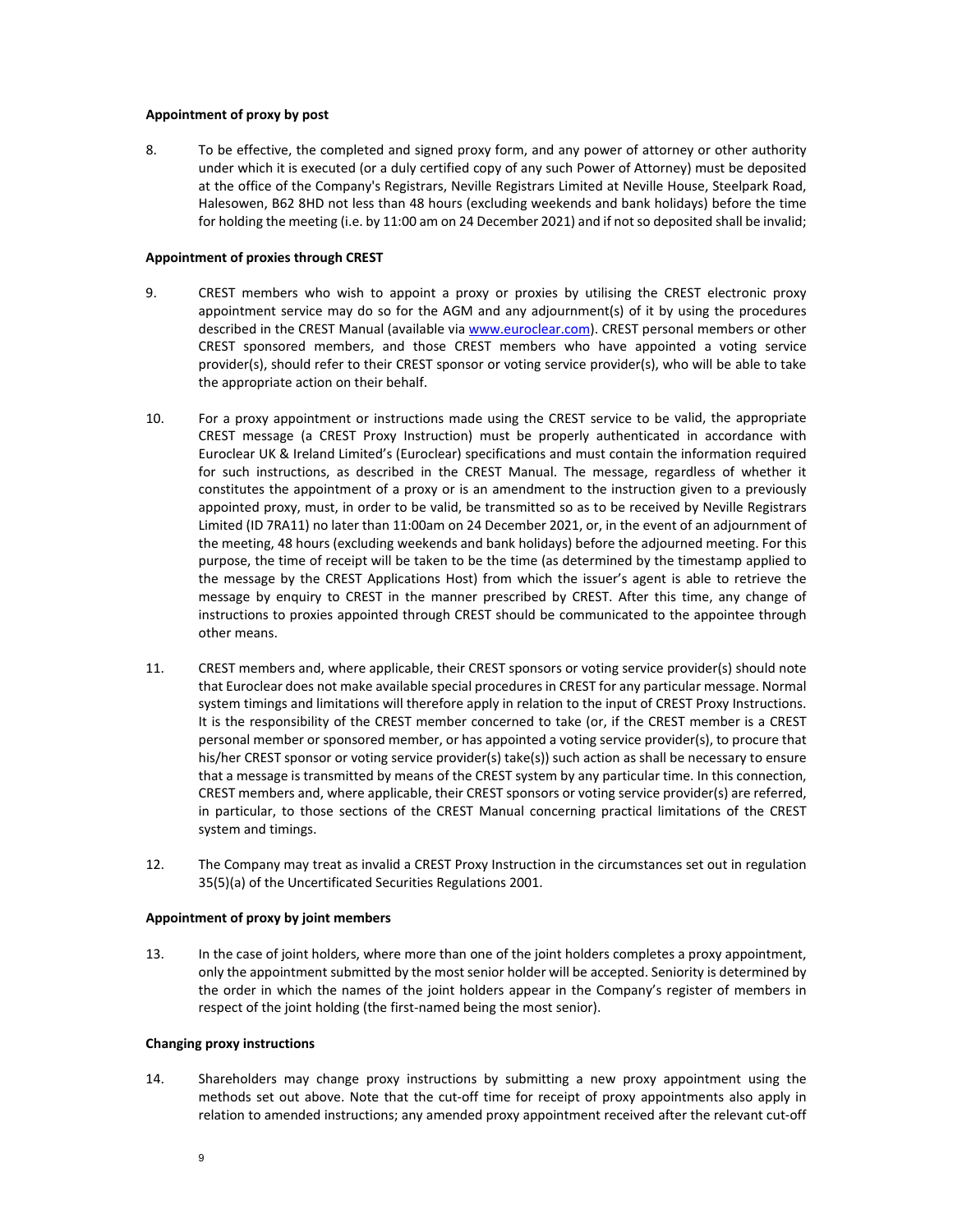time will be disregarded.

- 15. Where you have appointed a proxy using the hard-copy proxy form and would like to change the instructions using another hard‐copy proxy form, please contact Neville Registrars Limited on 0121 585 1131 or at Neville House, Steelpark Road, Halesowen, B62 8HD.
- 16. If you submit more than one valid proxy appointment, the appointment received last before the latest time for the receipt of proxies will take precedence.

#### **Termination of proxy appointment**

- 17. A shareholder may change a proxy instruction but to do so you will need to inform the Company in writing by sending a signed hard-copy notice clearly stating your intention to revoke your proxy appointment to Neville Registrars Limited at Neville House, Steelpark Road, Halesowen, B62 8HD. In the case of a shareholder which is a company, the revocation notice must be executed under its common seal or signed on its behalf by an officer of the company or an attorney for the company. Any power of attorney or any other authority under which the revocation notice is signed (or a duly certified copy of such power or authority) must be included with the revocation notice.
- 18. The revocation notice must be received by Neville Registrars Limited no later than 11:00 am on 24 December 2021.
- 19. If you attempt to revoke your proxy appointment but the revocation isreceived afterthe time specified, your original proxy appointment will remain valid unless you attend the meeting and vote in person.
- 20. Appointment of a proxy does not preclude you from attending the meeting and voting in person. If you have appointed a proxy and attend the meeting in person, your proxy appointment will automatically be terminated.

#### **Corporate representatives**

- 21. A corporation which is a shareholder can appoint one or more corporate representatives who may exercise, on its behalf, all its powers as a shareholder provided that no more than one corporate representative exercises powers over the same share.
- 22. In order to facilitate voting by corporate representatives at the meeting, arrangements will be put in place at the meeting so that: (i) if a corporate shareholder has appointed the chairman of the meeting as its corporate representative to vote on a poll in accordance with the directions of all of the other corporate representatives for that shareholder at the meeting, then on a poll those corporate representatives will give voting directions to the chairman and the chairman will vote (or withhold a vote) as corporate representative in accordance with those directions; and (ii) if more than one corporate representative for the same corporate shareholder attends the meeting but the corporate shareholder has not appointed the chairman of the meeting as its corporate representative, a designated corporate representative will be nominated, from those corporate representatives who attend, who will vote on a poll and the other corporate representatives will give voting directions to that designated corporate representative. Corporate shareholders are referred to the guidance issued by the Institute of Chartered Secretaries and Administrators on proxies and corporate representatives (www.icsa.org.uk) for further details of this procedure. The guidance includes a sample form of appointment letter if the chairman is being appointed as described in (i) above.

#### **Issued shares and total voting rights**

23. As at 19 November 2021 (being the latest practicable date prior to publication of this notice), the Company's issued share capital comprised 91,770,900 ordinary shares of 0.015 pence each. Each ordinary share carries the right to one vote at a general meeting of the Company and, therefore, the total number of voting rights in the share capital of the Company as at 19 November 2021 is 91,770,900.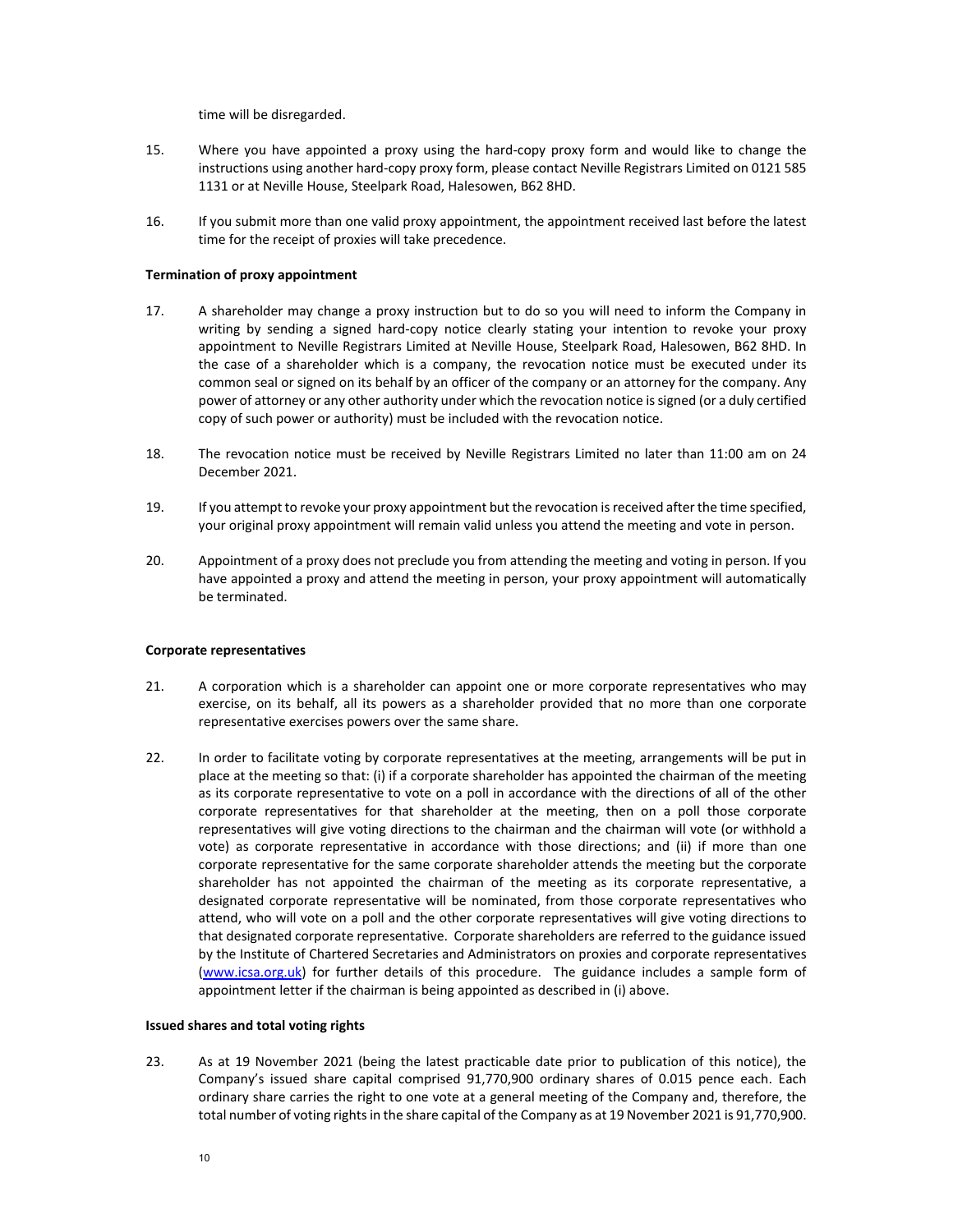#### **Documents available for inspection**

24. Copies of the service contracts of the executive directors and the non-executive directors' letters of appointment together with the existing articles of association of the Company and the financial statements for the year ended 30 June 2021 will be available for inspection at the registered office of the Company during normal business hours Monday to Friday (public holidays excepted) up to the day of the AGM and at the venue for the AGM from at least 15 minutes prior to the time fixed for the AGM until the end of the AGM.

#### **Communication**

- 25. Except as provided above, shareholders who have general queries about the meeting or need additional proxy forms should use the following means of communication (no other methods of communication will be accepted):
	- By post to the Company's registered office, details of which are below:

Address: The Company Secretary genedrive plc The Incubator Building Grafton Street Manchester M13 9XX

26. A shareholder may not use any electronic address provided either in this notice of AGM or any related documents (including the Chairman's letter and proxy form) to communicate with the Company for any purpose other than those expressly stated.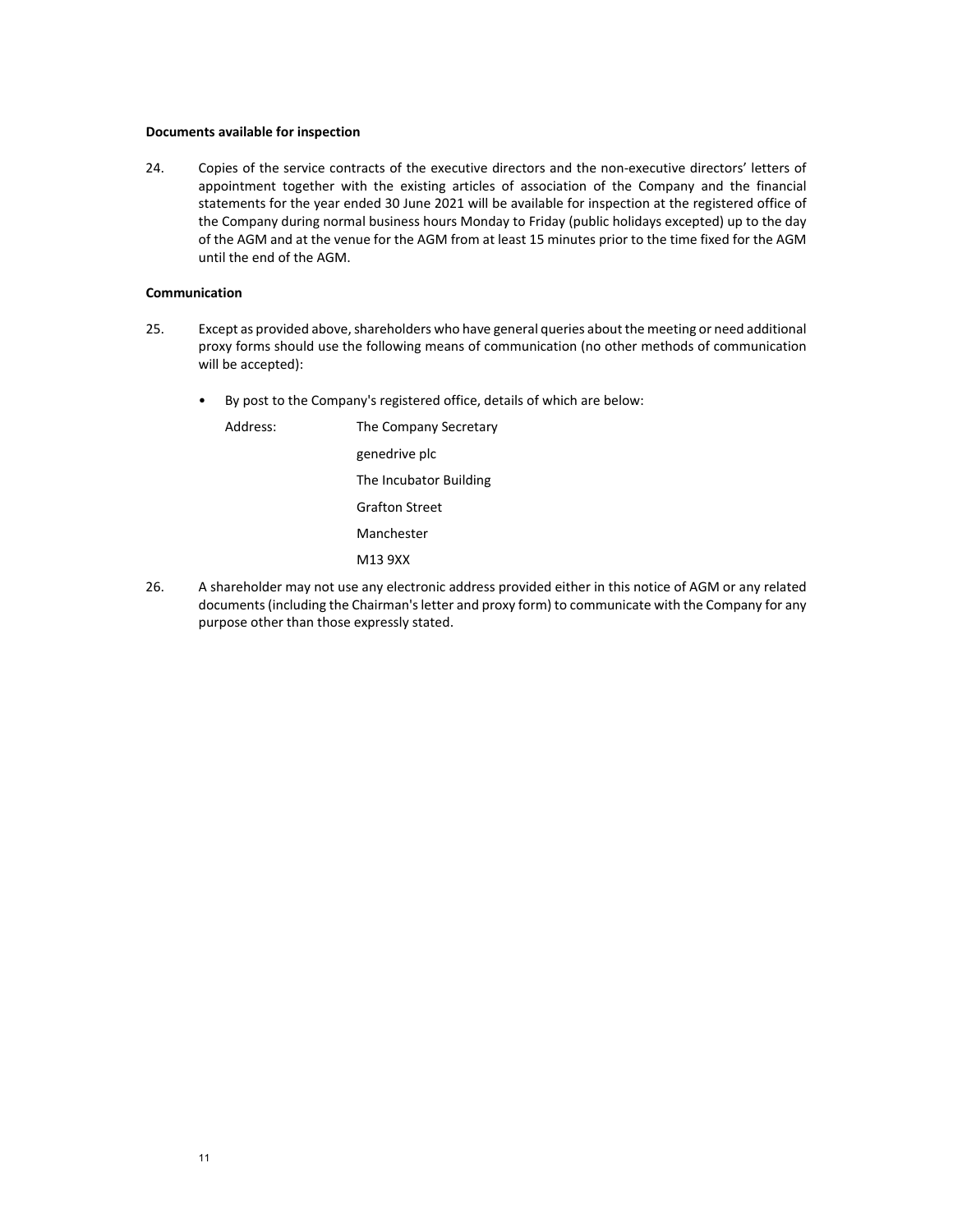#### **Explanatory Notes to the Notice of**

#### **Annual General Meeting**

**of**

#### **genedrive plc**

#### **General**

The notes on the following pages give an explanation of the proposed resolutions. Resolutions  $1 - 9$  are proposed as ordinary resolutions. This means that for each of those resolutions to be passed, more than half of the votes cast must be in favour of the resolution. Resolution 10 is proposed as a special resolution. This means that for this resolution to be passed, at least three quarters of the votes cast must be in favour of the resolution.

#### **Resolution 1 – Annual Financial Statements**

For each financial year the directors of the Company must present the audited consolidated financial statements, the director's report and the auditor's report on the financial statements to the shareholders at a general meeting. A copy of those financial statements and reports will be available on the Company's website at www.genedriveplc.com from 22 November 2021.

#### **Resolution 2 ‐ Directors Remuneration Report**

Shareholders are asked to approve the director's remuneration report which may be found in the annual report on pages 28 to 33. This resolution is an advisory one and no entitlement to remuneration is conditional on the resolution being passed.

#### **Resolutions 3 – 7 – Retirement and Re‐election of Directors**

In accordance with article 24.7 of the Company's articles of association every director who has been appointed since the last annual general meeting of the Company is required to retire from office. Article 24.1 of the Company's articles of association provides that one third of the directors who are subject to retirement by rotation (or if their number is not three or a multiple of three the number nearest to but not less than one‐third) shall retire from office.

However, in accordance with the recommendations of the UK Corporate Governance Code, all of the Directors are proposing to retire, and, being eligible, offer themselves for reappointment.

Brief details of each of the directors and why the contribution of the directors is, and continues to be, important to the Company's long-term sustainable success, is set out in pages 22 and 23 of the annual financial statements.

#### **Resolution 8 – Appointment and remuneration of auditors**

The Company is required at each general meeting at which financial statements are presented to shareholders to appoint auditors who will remain in office until the next such meeting. It is proposed to re-appoint RSM UK as auditor of the Company. The Audit Committee keeps under review the independence and objectivity of the external auditors. After consideration of the relevant information, the Audit Committee recommended to the Board that RSM UK be reappointed. The Directors are also given authority to fix the remuneration of the Auditors.

#### **Resolution 9 – Authority to Allot Shares**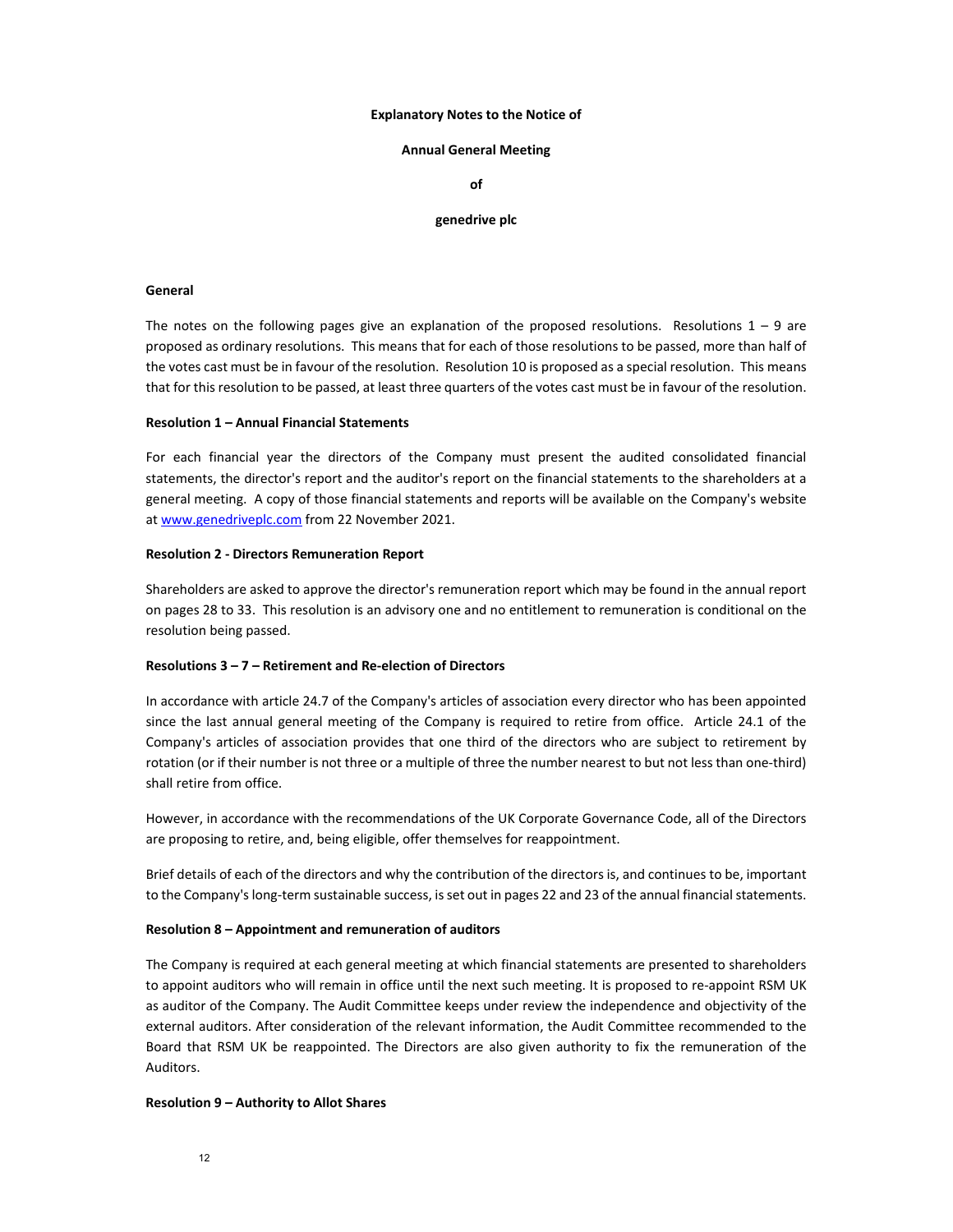Under section 551 of the Companies Act 2006, the directors of a Company may only allot shares or grant rights to subscribe for, or to convert any security, into shares in the Company if authorised to do so by the shareholders. Such a resolution was passed at the last annual general meeting and the purpose of this resolution is to renew the director's power and authority to allot shares or grant rights to subscribe for or convert any securities into shares in the Company.

The Investment Association (**IA**) regards as routine a request by a company seeking an annual authority to allot new shares in an amount of up to a third of the existing issued share capital. In addition, the IA will also regard as routine a request for authority to allot up to two thirds of the existing issued share capital provided that any amount in excess of one third is reserved for fully pre‐emptive rights issues. Paragraph (i) of Resolution 9 will allow the directors to allot ordinary shares up to a maximum nominal amount of £458,854.50 representing approximately one‐third of the Company's issued share capital and calculated as at 19 November 2021 (being the latest practicable date prior to publication of this document). Paragraph (ii) of Resolution 9 will allow the directors to allot, including the ordinary shares referred to in paragraph (i) of Resolution 9, further ordinary shares in connection with a pre-emptive offer by way of a rights issue to ordinary shareholders up to a maximum nominal amount of £917,709.00 representing approximately two‐thirds of the Company's issued share capital calculated as at 19 November 2021 (being the latest practicable date prior to publication of this document). The directors have no present intention of exercising the authority conferred by paragraph (ii) of Resolution 9. However, if they do exercise the authority, the directors will have due regard to best practice as regards its use including the recommendations of the IA.

The authority will expire, unless earlier revoked or varied by the Company in general meeting, on the earlier of the conclusion of the next annual general meeting of the Company and the date 15 months after the date of passing of this resolution.

As at 19 November 2021 no shares were held by the Company in treasury.

#### **Resolution 10 – Authority to display pre‐emption rights**

If equity shares are to be allotted for cash, using the authority given by Resolution 9 above, section 561(1) of the Companies Act 2006 requires that those securities are offered first to existing shareholders on a pre‐emptive basis in proportion to the number of ordinary shares they each hold at that time. An offer of this type is called a "rights issue" and the entitlement to be offered a new share is known as a "pre-emption right".

There may be circumstances, however, where it is in the interests of the Company for the directors to be able to allot new equity securities other than to shareholders in proportion to their existing holding or otherwise and strictly in compliance with the requirements of the Companies Act 2006. This cannot be done under the Companies Act 2006 unless the shareholders first waive their pre‐emption rights.

There are legal, regulatory and practical reasons why it may not always be possible to issue new shares under a rights issue to some shareholders, particularly those resident overseas. To cater for this, resolution 10 in authorising the directors to allot new shares by way of a rights issue, also permits the directors to make appropriate exclusions or arrangements to deal with such difficulties.

Resolution 10 asks shareholders to authorise the directors to allot equity securities in the capital of the Company pursuant to the authority conferred by Resolution 9 for cash, without complying with the pre-emptive rights in the act in certain circumstances.

Apart from offers or invitations in proportion to the respective number of shares held pursuant to Resolution 10(b) the authority will, pursuant to Resolution 10(c), be limited to the allotment of equity securities for cash up to a maximum aggregate nominal amount of £137,656.35, being approximately 10% of the Company's issued